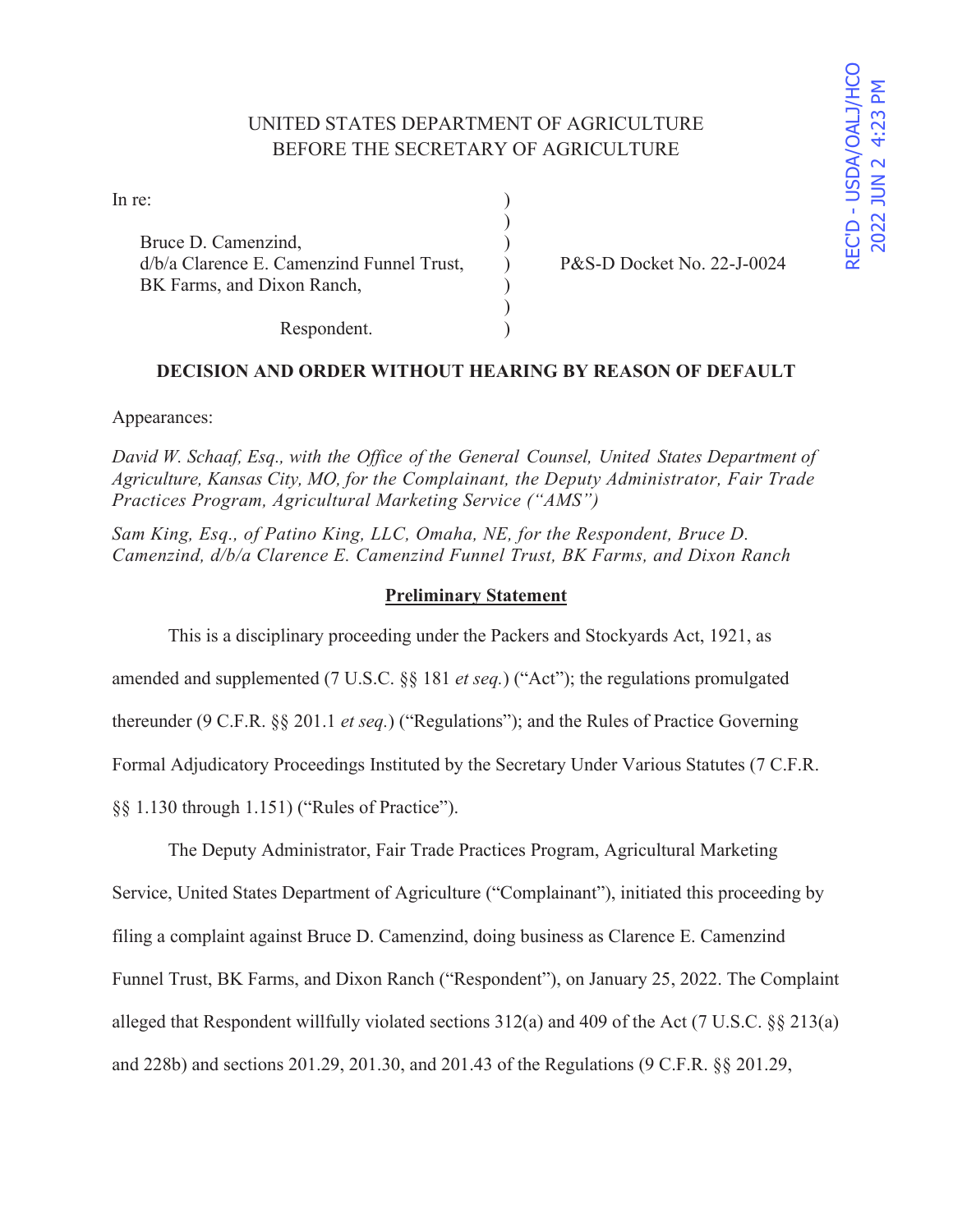$201.30$ , and  $201.43$ ).<sup>1</sup> The Complaint requested:

- 1. That *unless Respondent fails to file an answer within the time allowed*, or admits all the material allegations of this Complaint, this proceeding be set for an oral hearing in accordance with the Rules of Practice; and
- 2. That an orders be issued requiring Respondent to cease and desist from the violations of the Act and the regulations found to exist; suspending Respondent's registration under the Act for a specified period and prohibiting Respondent, for a specified period, from engaging in business in any capacity for which registration and bonding are required under the Act as stated in 7 U.S.C. § 204; and assessing such civil penalties against Respondent as are authorized by the Act and warranted by the facts and circumstances of this case.

Complaint at 5-6 (emphasis added).

Respondent was duly served with a copy of the Complaint and did not file an answer

within the twenty-day period as prescribed by section 1.136 of the Rules of Practice (7 C.F.R. §

 $1.136$ ).<sup>2</sup>

On April 5, 2022, I issued an order directing the parties to show cause ("Show Cause

Order"), not later than twenty days after that date, why default should not be entered against

Respondent.<sup>3</sup>

<sup>&</sup>lt;sup>1</sup> Complaint at 5.

<sup>&</sup>lt;sup>2</sup> United States Postal Service records reflect that the Complaint was sent to Respondent via certified mail and delivered on February 14, 2022. Respondent had twenty days from the date of service to file a response. 7 C.F.R. § 1.136(a). Weekends and federal holidays shall be included in the count; however, if the due date falls on a Saturday, Sunday, or federal holiday, the last day for timely filing shall be the following work day. 7 C.F.R. § 1.147(h). In this case, Respondent's answer was due on or before March 7, 2022. Respondent has not filed an answer.

 $3$  The Show Cause Order also directed: "Unless the parties have agreed to a consent decision, Complainant's response shall be accompanied by: (1) a proposed decision and order and (2) a motion for adoption of that proposed decision and order in accordance with the provisions of 7 C.F.R. § 1.139." Show Cause Order at 2.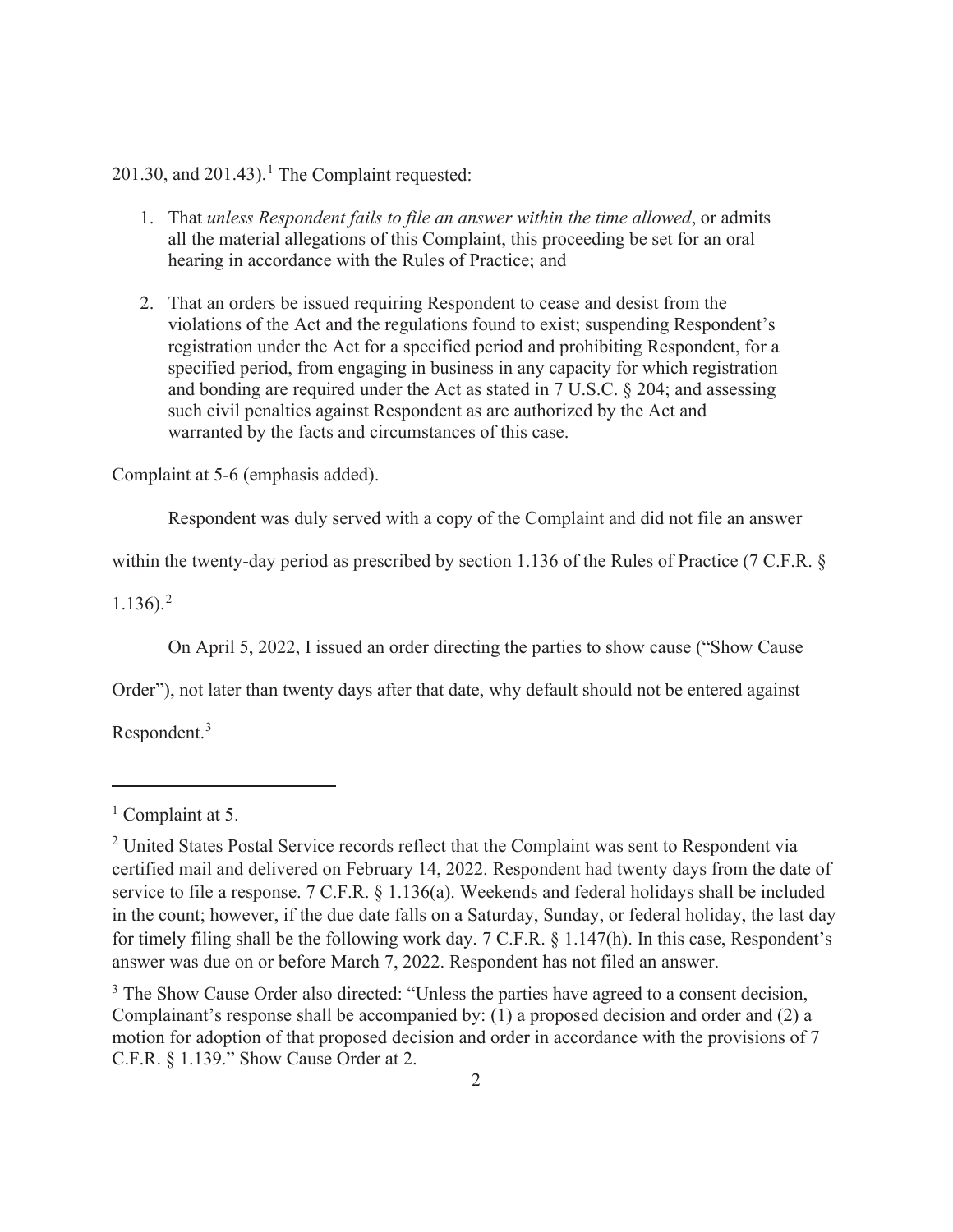On April 21, 2022, Complainant responded to the Show Cause Order by filling a Motion for a Decision Without Hearing by Reason of Default ("Motion for Default") and motion and proposed Decision Without Hearing by Reason of Default ("Proposed Decision"). In addition to requesting a cease-and-desist order, Complainant now asks that Respondent be assessed a \$24,450 civil penalty and be "further suspended as a registrant from all livestock operations as a dealer for a period of ninety (90) days."<sup>4</sup>

Respondent did not reply to my Show Cause Order. However, on May 12, 2022,

Respondent filed an "objection" to Complainant's Motion for Default "disput[ing] the

allegations and claims . . . asserted against him in the Motion."<sup>5</sup> The Objection provides, in

relevant part:

[T]he civil penalty proposed by the OGC is excessive, unjust, unreasonable and not supported by the factors which must be considered for civil penalties under the Act. *See 7 U.S.C.*  $\S 213$ ... [A] penalty of \$24,450 will [a] ffect the Respondent's 'ability to stay in business' as Respondent is an individual and his operations are small and a fine of this amount may be significant enough to render the Respondent unable to stay in business.<sup>6</sup>

... OGC's request to suspend the Respondent for a period of ninety (90) days from engaging in operations subject to the Act is unjust and unreasonable.

. . . OGC's requests for civil penalties and suspension of the Respondent from

<sup>4</sup> Proposed Decision at 3.

 $<sup>5</sup>$  Objection at 1. I note that Respondent does not state he "disputes the allegations and claims"</sup> asserted against him in the Complaint. *Id.* 

 $6$  While I sympathize with Respondent's circumstances, Complainant states that "[t]he Packers and Stockyards Division has considered whether the penalty is so large that it could [a]ffect Respondent's 'ability to stay in business'" and "has determined, in light of the size and volume of Respondent's business, that a penalty of \$24,450 should not prevent Respondent from maintaining its operations as a dealer." Motion for Default at 4.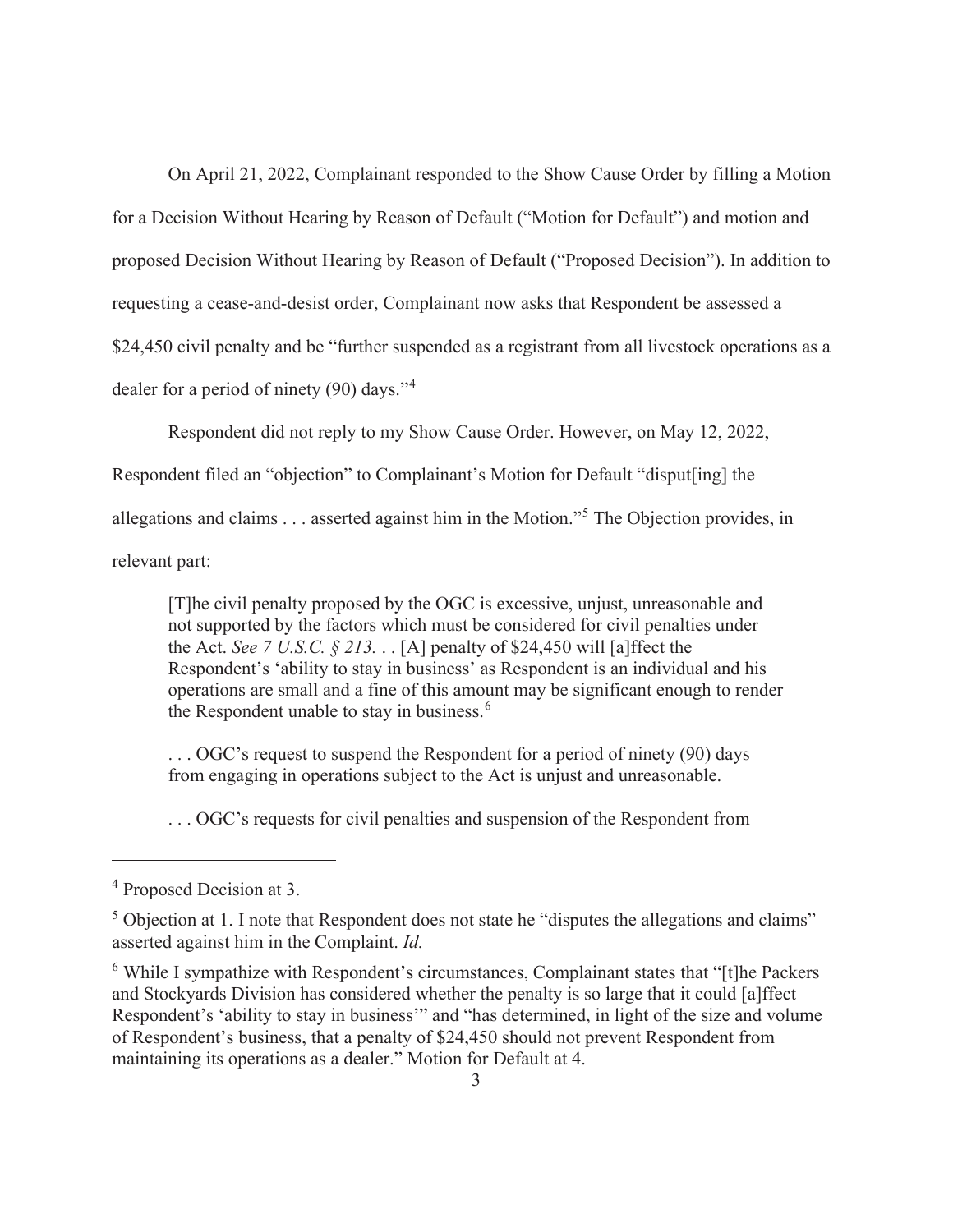engaging in operations under the Act should [not] be decided without a hearing and opportunity for the Respondent to defend himself against these requests.

Objection at 1-2. I find that Respondent's objections have no merit; they neither address

Respondent's failure to answer the Complaint nor assert why default should not be entered.

The Department's sanction policy is set forth in *S.S. Farms Linn County, Inc.*: 7

[T]he sanction policy in each case will be determined by examining the nature of the violations in relation to the remedial purposes of the regulatory statute involved, along with all relevant circumstances, always giving appropriate weight to the recommendations of the administrative officials charged with the responsibility for achieving the congressional purpose.

*S.S. Farms Linn County, Inc.*, 50 Agric. Dec. 476 (U.S.D.A. 1991) (Decision and Order as to

James Joseph Hickey & Shannon Hansen), *aff'd sub. nom Hickey v. U.S. Dep't of Agric.*, 991

F.2d 803 (9th Cir. 1993) (not to be cited as precedent under 9th Cir. R. 36-3). I find that by

failing to answer the Complaint and failing to file meritorious objections to Complainant's

Motion for Default, Respondent has admitted the material allegations of the Complaint.

Accordingly, I find that Complainant's proposed sanctions in this case are warranted<sup>8</sup> and

reasonable under the circumstances.<sup>9</sup>

<sup>&</sup>lt;sup>7</sup> 50 Agric. Dec. 476 (U.S.D.A. 1991) (Decision and Order as to James Joseph Hickey & Shannon Hansen), *aff'd sub. nom Hickey v. U.S. Dep't of Agric.*, 991 F.2d 803 (9th Cir. 1993) (not to be cited as precedent under 9th Cir. R. 36-3).

<sup>8</sup> *See* Motion for Default at 3-5 (describing the factors Complainant considered when determining its civil-penalty recommendation).

<sup>9</sup> *See id.* at 4-5 ("[A] monetary penalty and suspension of registration is required to effectuate the Secretary's policy of deterrence. Respondent could be liable for up to \$252,549 in civil penalties for its current violations. Considering that the requested penalty is roughly 9.7 percent of the maximum amount, this is a reasonable penalty under these circumstances, where Respondent has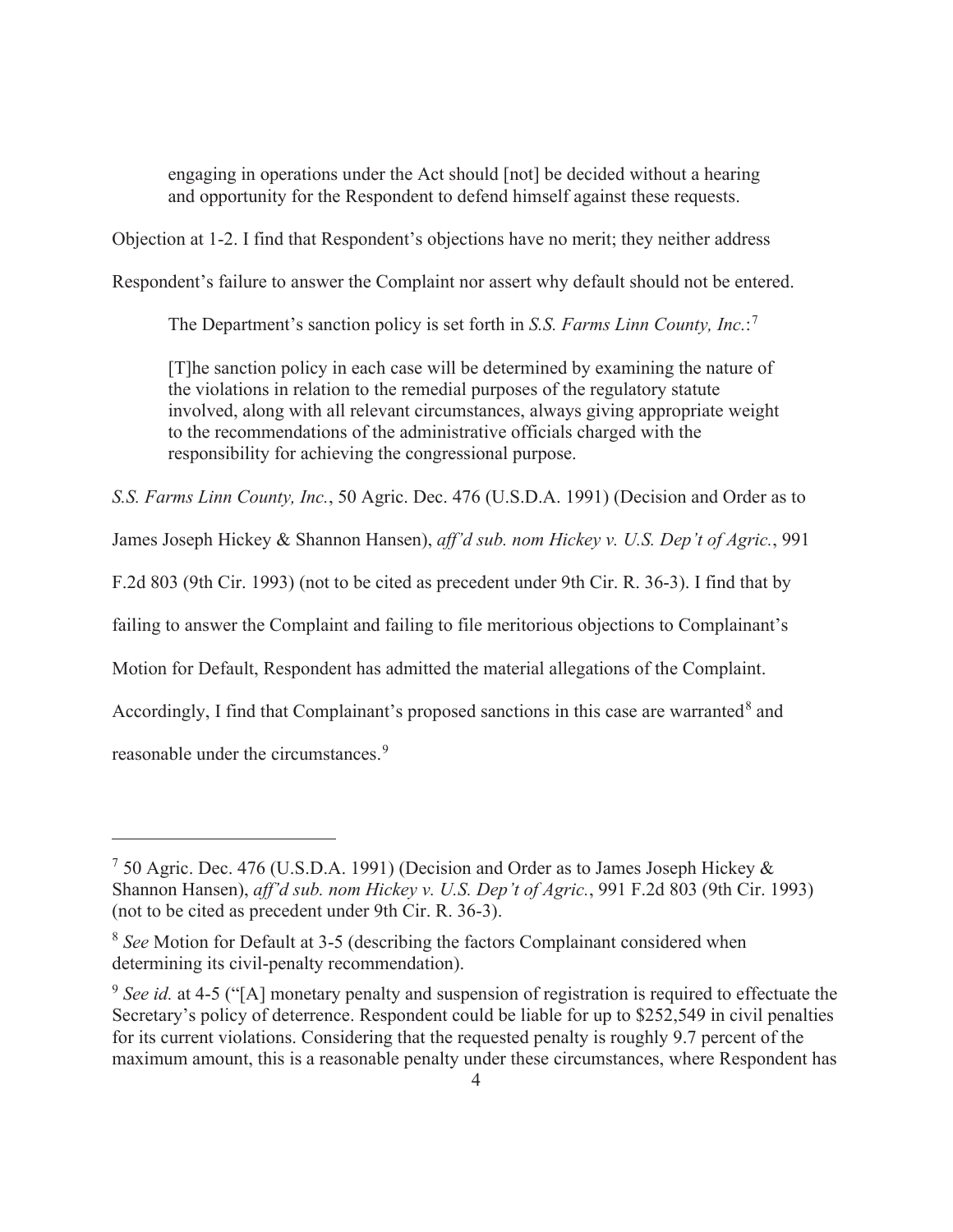Failure to file a timely answer or failure to deny or otherwise respond to allegations in the Complaint shall be deemed, for purposes of this proceeding, an admission of the allegations in the Complaint, unless the parties have agreed to a consent decision.<sup>10</sup> Other than a consent decision, the Rules of Practice do not provide for exceptions to the regulatory consequences of an unfiled answer where, as in the present case, no meritorious objections have been filed.

 As Respondent failed to answer the Complaint, and upon Complainant's motion for the issuance of a decision without hearing, this Decision and Order is issued without further procedure or hearing pursuant to section 1.139 of the Rules of Practice (7 C.F.R. § 1.139).

#### **Findings of Fact**

- 1. Respondent Bruce D. Camenzind, doing business as Clarence E. Camenzind Funnel Trust, BK Farms, and Dixon Ranch, is an individual whose current address is in the
- 2. At all times material herein, Respondent engaged in the business of a dealer under the Act and registered with the Secretary of Agriculture as a Dealer.
- 3. On June 24, 2012, and again on October 5, 2018, Respondent agreed to cease and desist from failing to pay, when due, the full purchase price of livestock within the time period required by the Act and Regulations, and from issuing checks without sufficient funds to cover said check, as required by the Act and Regulations.

.

committed serious violations of the Act and has been given several prior notices of its violation.").

 $10$  7 C.F.R. § 1.136(c).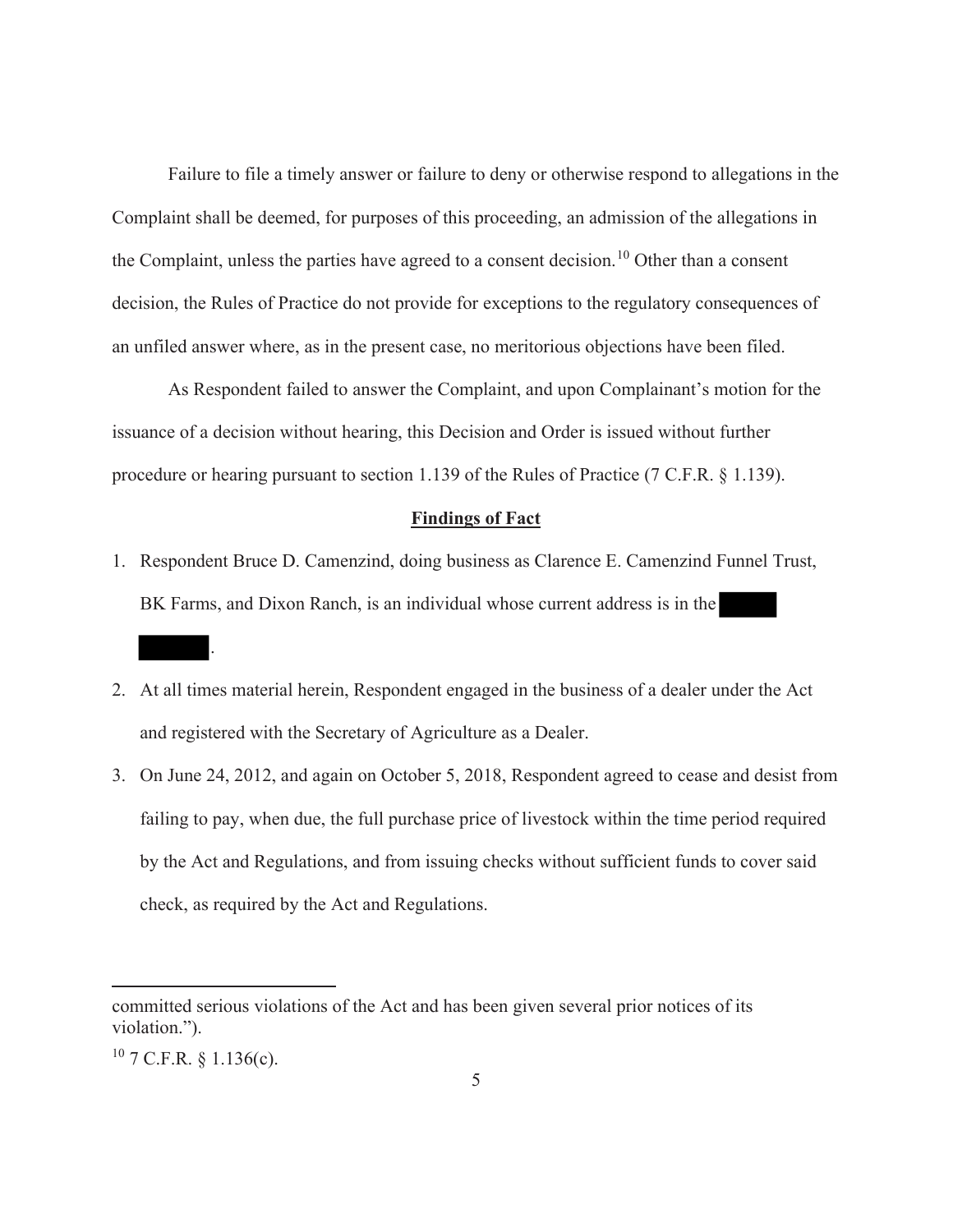- 4. Notwithstanding the Consent Decision and Orders, between August 24, 2019 and October 12, 2019, Respondent purchased forty-five head of livestock in four transactions from Omaha Red Oak Livestock Market, Inc., in Red Oak, Iowa, for \$36,751.37 and failed to pay, when due, the full purchase price of such livestock within the time period required by the Act and the Regulations, and Respondent further issued checks without sufficient funds in his bank account to cover said checks.
- 5. Additionally, Respondent, despite being informed that, as of April 13, 2019, his bond, necessary to engage in the business of buying and selling livestock in interstate commerce, would expire, Respondent continued to act as a dealer buying and selling livestock without an adequate bond or bond equivalent required by the Act and Regulations.

#### **Conclusions**

- 1. The Secretary of Agriculture has jurisdiction in this matter.
- 2. By reason of the facts above, Respondent has willfully violated sections 312 of the Act (7 U.S.C. § 213(a)), section 409 of the Act (7 U.S.C. § 228b), and sections 201.29, 201.30, an 201.43 of the Regulations promulgated thereunder (9 C.F.R. §§ 201.29, 201.30, 201.43).

#### **ORDER**

- 1. Complainant's Motion for Default is GRANTED.
- 2. Respondent Bruce D. Camenzind, doing business as Clarence E. Camenzind Funnel Trust, BK Farms, and Dixon Ranch, his agents and employees, directly or through any corporate or other device, in connection with operations subject to the Packers and Stockyards Act, shall cease and desist from engaging in operations subject to the Act without possessing the bond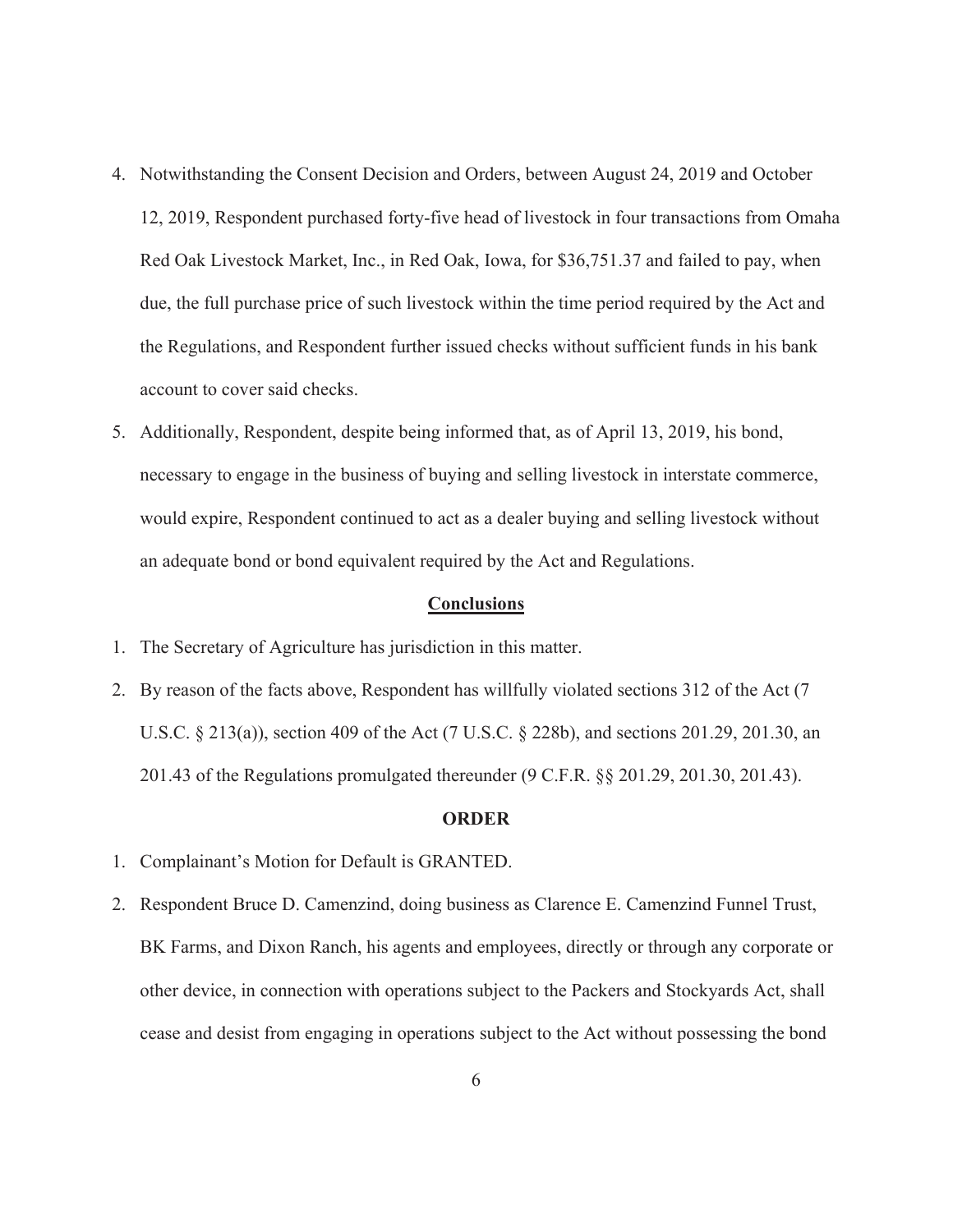necessary to engage in the business of buying and selling livestock in interstate commerce, without paying timely for each and every livestock transaction and purchase from sellers of livestock, and from issuing checks without sufficient funds to cover those checks.

3. Respondent is assessed a civil penalty of \$24,450, to be paid immediately upon the final and effective date of this Order. The payment shall be sent to the following address:

> USDA, Fair Trade Practices Program Packers and Stockyards Division P.O. Box 790335 St. Louis, MO 63179-0335.

4. Respondent is further suspended as a registrant from all livestock operations as a dealer for a period of ninety (90) days.

 This Decision and Order shall be final and effective without further proceedings thirty-five (35) days after service, unless an appeal to the Judicial Officer is filed with the Hearing Clerk within thirty (30) days after service as provided in sections 1.139 and 1.145 of the Rules of Practice (7 C.F.R. §§ 1.139 and 1.145).

Copies of this Decision and Order shall be served upon the parties and counsel by the Hearing Clerk.

Done at Washington, D.C.,

this 2nd day of June 2022



Digitally signed by CHANNING **STROTHER** Date: 2022.06.02 16:18:34 -04'00'

 Channing D. Strother Chief Administrative Law Judge